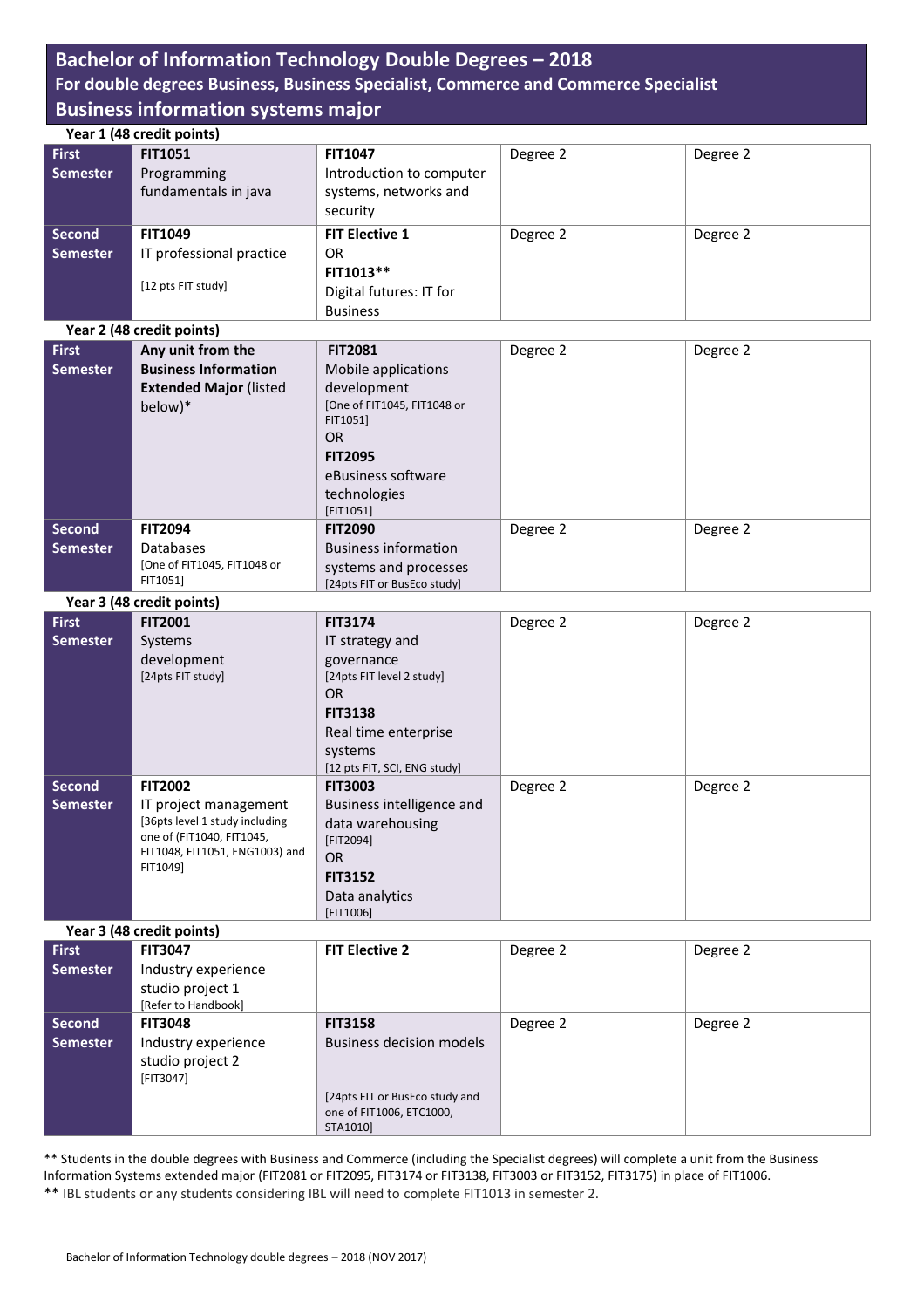# **Bachelor of Information Technology Double Degrees – 2018**

# **For double degrees with Business, Business Specialist, Commerce and Commerce Specialist Computer networks and security major**

|                 | Year 1 (48 credit points)                  |                                                |          |          |
|-----------------|--------------------------------------------|------------------------------------------------|----------|----------|
| <b>First</b>    | <b>FIT1045</b>                             | <b>FIT1047</b>                                 | Degree 2 | Degree 2 |
| <b>Semester</b> | Algorithms and                             | Introduction to computer                       |          |          |
|                 |                                            |                                                |          |          |
|                 | programming                                | systems, networks and                          |          |          |
|                 | fundamentals in python                     | security                                       |          |          |
|                 | <b>[VCE Mathematics Methods or</b>         |                                                |          |          |
|                 | Specialist Mathematics units 3 &           |                                                |          |          |
|                 | 4 with a study score of 25 or<br>MTH1010]  |                                                |          |          |
|                 |                                            |                                                |          |          |
|                 | <b>OR</b>                                  |                                                |          |          |
|                 | <b>FIT1048</b>                             |                                                |          |          |
|                 | Fundamentals of C++                        |                                                |          |          |
|                 | <b>OR</b>                                  |                                                |          |          |
|                 | <b>FIT1051</b>                             |                                                |          |          |
|                 | Programming                                |                                                |          |          |
|                 | fundamentals in java                       |                                                |          |          |
| <b>Second</b>   | <b>FIT1049</b>                             | <b>FIT Elective 1</b>                          | Degree 2 | Degree 2 |
| <b>Semester</b> | IT professional practice                   |                                                |          |          |
|                 | [12 pts FIT study]                         |                                                |          |          |
|                 |                                            |                                                |          |          |
|                 | Year 2 (48 credit points)                  |                                                |          |          |
| <b>First</b>    | <b>FIT2001</b>                             | <b>FIT2093</b>                                 | Degree 2 | Degree 2 |
| <b>Semester</b> | Systems                                    | Introduction to cyber                          |          |          |
|                 | development                                | security                                       |          |          |
|                 | [24pts FIT study]                          |                                                |          |          |
|                 | <b>OR</b>                                  |                                                |          |          |
|                 | <b>FIT2099</b>                             | [FIT1047 and one of FIT1045,                   |          |          |
|                 | Object-oriented design                     | FIT1048 or FIT1051]                            |          |          |
|                 | and implementation                         |                                                |          |          |
|                 | [One of FIT1045, FIT1048 or                |                                                |          |          |
|                 | FIT1051]                                   |                                                |          |          |
| <b>Second</b>   | <b>FIT2094</b>                             | <b>FIT2100</b>                                 | Degree 2 | Degree 2 |
| Semester        | <b>Databases</b>                           | Operating systems                              |          |          |
|                 |                                            |                                                |          |          |
|                 | [One of FIT1045, FIT1048 or                | [FIT1047 and one of FIT1045,                   |          |          |
|                 | FIT1051]                                   | FIT1048 or FIT1051]                            |          |          |
|                 | Year 3 (48 credit points)                  |                                                |          |          |
| <b>First</b>    | <b>FIT Elective 2</b>                      | <b>FIT3165</b>                                 | Degree 2 | Degree 2 |
| <b>Semester</b> |                                            | Computer networks                              |          |          |
|                 |                                            |                                                |          |          |
|                 |                                            |                                                |          |          |
|                 | <b>FIT2002</b>                             | [FIT2100]                                      |          |          |
| <b>Second</b>   |                                            |                                                |          |          |
|                 |                                            | <b>FIT3031</b>                                 | Degree 2 | Degree 2 |
| <b>Semester</b> | IT project management                      | Information and network                        |          |          |
|                 | [36pts level 1 study including             | security                                       |          |          |
|                 | one of (FIT1040, FIT1045,                  | $[FIT1047]$                                    |          |          |
|                 | FIT1048, FIT1051, ENG1003) and<br>FIT1049] |                                                |          |          |
|                 |                                            |                                                |          |          |
|                 | Year 3 (48 credit points)                  |                                                |          |          |
| <b>First</b>    | <b>FIT3047</b>                             | <b>FIT3173</b>                                 | Degree 2 | Degree 2 |
| <b>Semester</b> | Industry experience                        | Software security                              |          |          |
|                 | studio project 1                           | [One of FIT1045 or FIT1048 or                  |          |          |
|                 | [Refer to Handbook]                        | FIT1051]                                       |          |          |
| <b>Second</b>   | <b>FIT3048</b>                             | <b>FIT2081</b>                                 | Degree 2 | Degree 2 |
| <b>Semester</b> | Industry experience                        | Mobile applications                            |          |          |
|                 | studio project 2                           | development                                    |          |          |
|                 | [FIT3047]                                  | [One of FIT1045 or FIT1048 or                  |          |          |
|                 |                                            | FIT1051]                                       |          |          |
|                 |                                            | <b>OR</b>                                      |          |          |
|                 |                                            | <b>FIT3142</b>                                 |          |          |
|                 |                                            | Distributed computing<br>[FIT2100 and FIT3165] |          |          |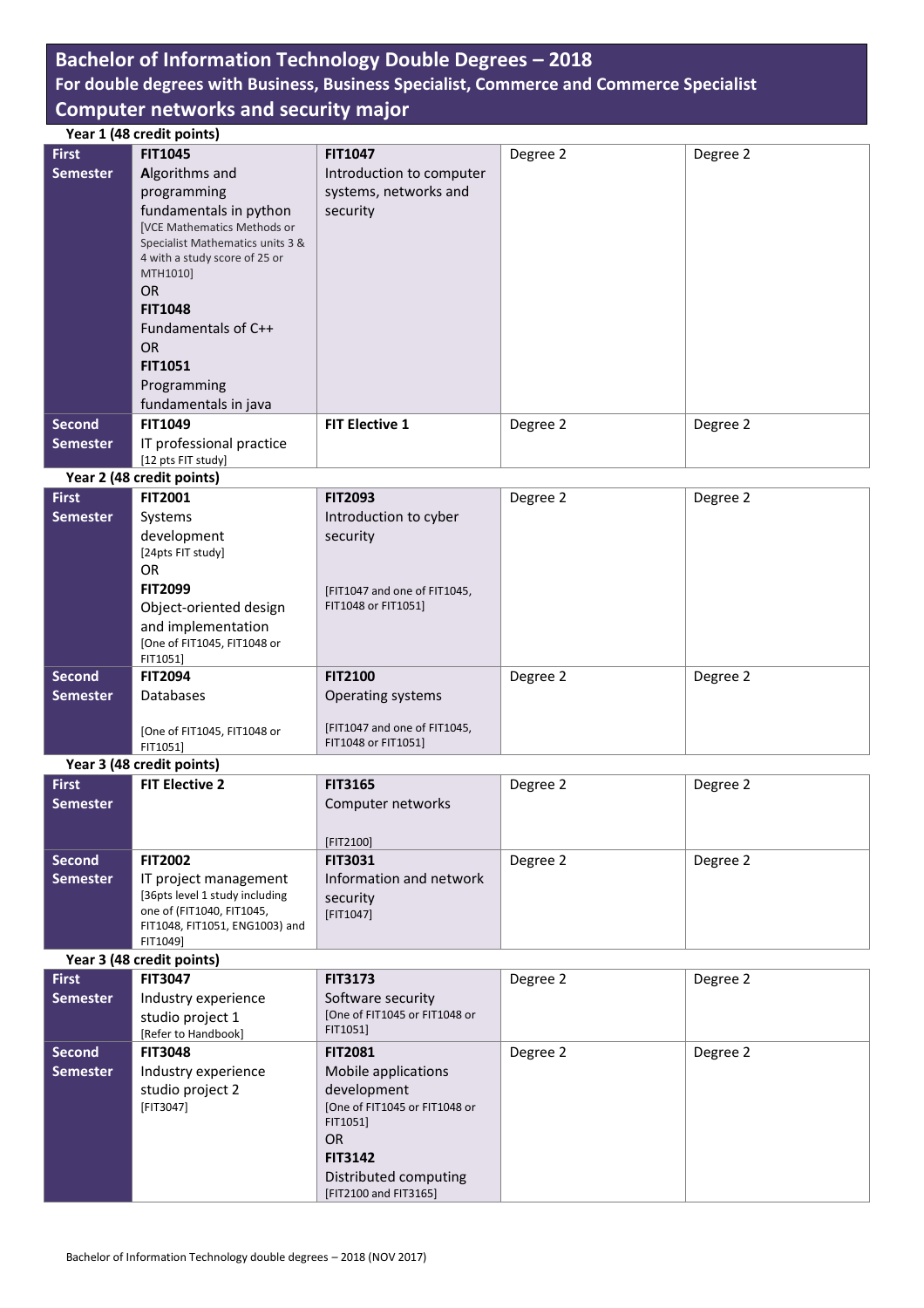# **Bachelor of Information Technology Double Degrees – 2018 For double degrees with Business, Business Specialist, Commerce and Commerce Specialist Games development major**

| Year 1 (48 credit points)        |                                                               |                                       |          |          |
|----------------------------------|---------------------------------------------------------------|---------------------------------------|----------|----------|
| <b>First</b>                     | <b>FIT1047</b>                                                | <b>FIT1033</b>                        | Degree 2 | Degree 2 |
| <b>Semester</b>                  | Introduction to computer<br>systems, networks and<br>security | Foundations of 3D                     |          |          |
| <b>Second</b><br><b>Semester</b> | <b>FIT2073</b><br>Game design studio 1                        | <b>FIT1048</b><br>Fundamentals of C++ | Degree 2 | Degree 2 |

|                 | Year 2 (48 credit points)   |                     |          |          |  |  |
|-----------------|-----------------------------|---------------------|----------|----------|--|--|
| <b>First</b>    | <b>FIT2001</b>              | <b>FIT2096</b>      | Degree 2 | Degree 2 |  |  |
| <b>Semester</b> | Systems                     | Games programming 1 |          |          |  |  |
|                 | development                 |                     |          |          |  |  |
|                 | [24pts FIT study]           | [FIT1048]           |          |          |  |  |
|                 | OR.                         |                     |          |          |  |  |
|                 | <b>FIT2099</b>              |                     |          |          |  |  |
|                 | Object-oriented design      |                     |          |          |  |  |
|                 | and implementation          |                     |          |          |  |  |
|                 | [One of FIT1045, FIT1048 or |                     |          |          |  |  |
|                 | FIT1051]                    |                     |          |          |  |  |
| Second          | <b>FIT1049</b>              | <b>FIT2097</b>      | Degree 2 | Degree 2 |  |  |
| Semester        | IT professional practice    | Games programming 2 |          |          |  |  |
|                 | [12 pts FIT study]          | [FIT2096]           |          |          |  |  |

**Year 3 (48 credit points) First Semester FIT2094** Databases [One of FIT1045, FIT1048 or FIT1051] **FIT3094** Artificial life, artificial intelligence and virtual environments [FIT2096] Degree 2 Degree 2 **Second Semester FIT2002** IT project management [36pts level 1 study including one of (FIT1040, FIT1045, FIT1048, FIT1051, ENG1003) and FIT1049] **FIT3145** Game design studio 2 [FIT2073] Degree 2 Degree 2

| Year 3 (48 credit points) |                                                           |                                                                           |          |          |
|---------------------------|-----------------------------------------------------------|---------------------------------------------------------------------------|----------|----------|
| <b>First</b>              | <b>FIT3039</b>                                            | <b>FIT Elective</b>                                                       | Degree 2 | Degree 2 |
| <b>Semester</b>           | Studio project 1<br>[FIT2092 or (FIT2073 and<br>FIT2096)] |                                                                           |          |          |
| <b>Second</b>             | <b>FIT3040</b>                                            | <b>FIT3146</b>                                                            | Degree 2 | Degree 2 |
| <b>Semester</b>           | Studio project 2<br>[FIT3039]                             | Emergent technologies<br>and interfaces<br>[24pts level 2 or 3 FIT study] |          |          |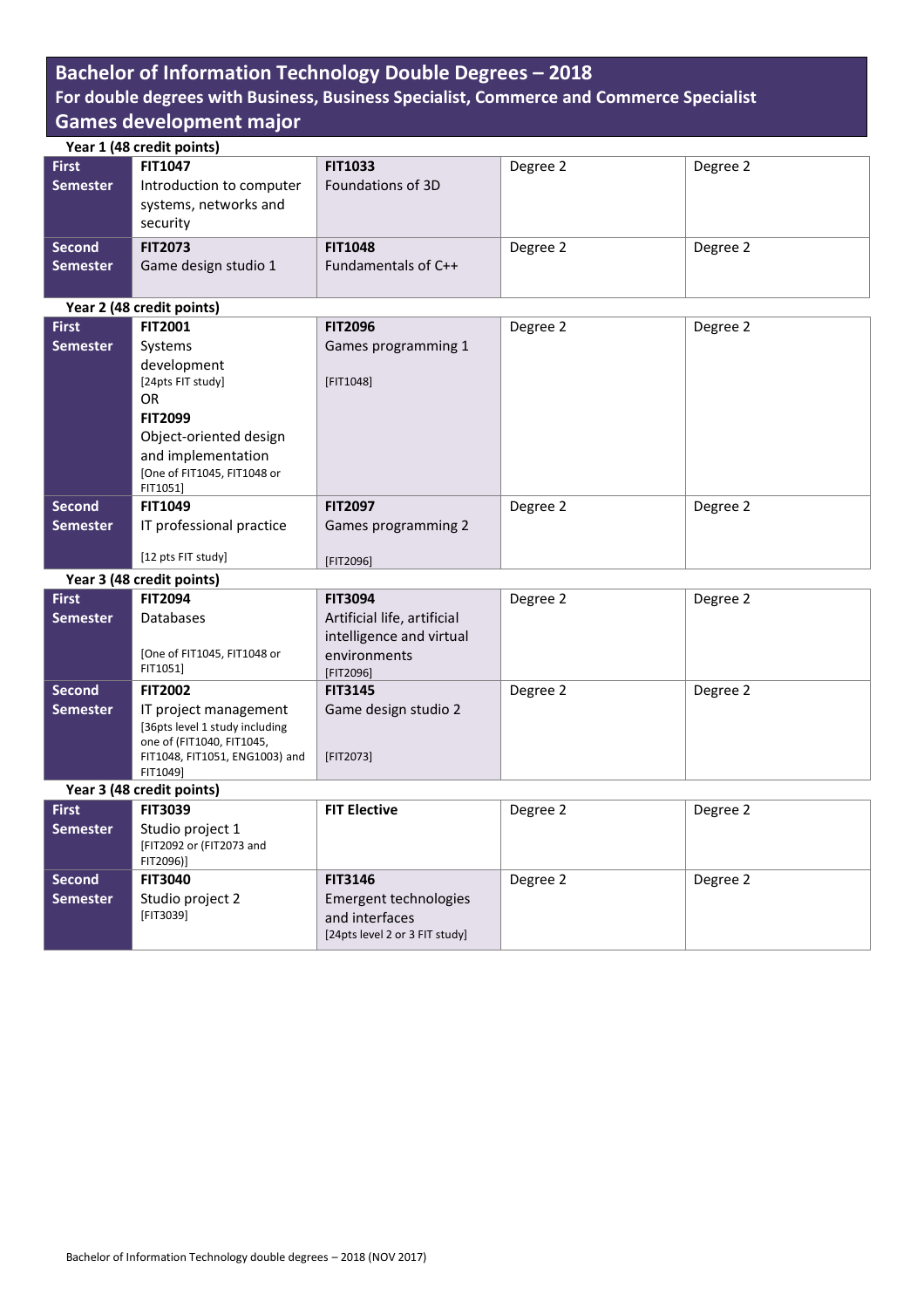#### **Bachelor of Information Technology Double Degrees – 2018 For double degrees with Business, Business Specialist, Commerce and Commerce Specialist Interactive media major Year 1 (48 credit points) First Semester FIT1045 A**lgorithms and programming fundamentals in python [VCE Mathematics Methods or Specialist Mathematics units 3 & 4 with a study score of 25 or MTH1010] OR **FIT1048**  Fundamentals of C++ OR **FIT1051** Programming fundamentals in java **FIT1033** Foundations of 3D Degree 2 Degree 2 **Second Semester FIT1047** Introduction to computer systems, networks and security **FIT1046** Interactive media foundations Degree 2 Degree 2 **Year 2 (48 credit points) First Semester FIT1049** IT professional practice [12 pts FIT study] **FIT2091** Interactive media studio 1 [FIT1046] Degree 2 Degree 2 **Second Semester FIT2087** Advanced 3D [FIT1033] **FIT2092** Interactive media studio 2 [FIT2091] Degree 2 Degree 2 **Year 3 (48 credit points) First Semester FIT2001** Systems development [24pts FIT study] OR **FIT2099** Object-oriented design and implementation [One of FIT1045, FIT1048 or **FIT2094** Databases [One of FIT1045, FIT1048 or FIT1051] Degree 2 Degree 2

FIT1051] **Second Semester FIT2002** IT project management [36pts level 1 study including one of (FIT1040, FIT1045, FIT1048, FIT1051, ENG1003) and FIT1049] **FIT3156** Advanced visual effects [FIT2087 and FIT2092] Degree 2 Degree 2

#### **Year 3 (48 credit points)**

| <b>First</b>    | <b>FIT3039</b>                                            | <b>FIT3169</b>                                                            | Degree 2 | Degree 2 |
|-----------------|-----------------------------------------------------------|---------------------------------------------------------------------------|----------|----------|
| <b>Semester</b> | Studio project 1<br>[FIT2092 or (FIT2073 and<br>FIT2096)] | Immersive environments                                                    |          |          |
|                 |                                                           | [FIT1033]                                                                 |          |          |
| <b>Second</b>   | <b>FIT3040</b>                                            | <b>FIT3146</b>                                                            | Degree 2 | Degree 2 |
| <b>Semester</b> | Studio project 2<br>[FIT3039]                             | Emergent technologies<br>and interfaces<br>[24pts level 2 or 3 FIT study] |          |          |